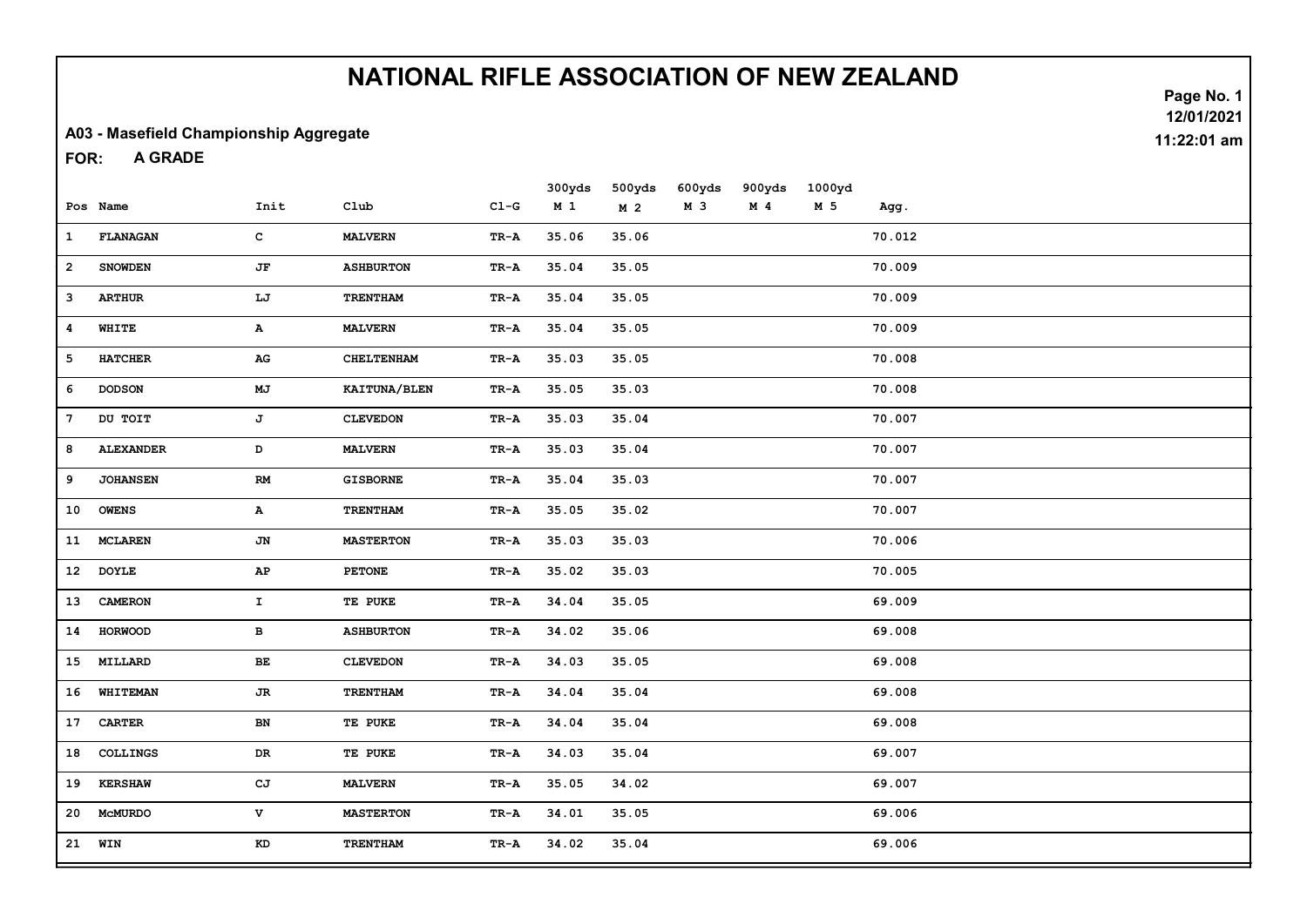#### A03 - Masefield Championship Aggregate

A GRADE FOR:

|    |                |              |                   |        | 300yds         | 500yds | 600yds | 900yds | 1000yd |        |
|----|----------------|--------------|-------------------|--------|----------------|--------|--------|--------|--------|--------|
|    | Pos Name       | Init         | Club              | $C1-G$ | M <sub>1</sub> | M 2    | M 3    | M 4    | M 5    | Agg.   |
|    | 22 MEHRTENS    | BD           | <b>MALVERN</b>    | TR-A   | 34.03          | 35.03  |        |        |        | 69.006 |
|    | 23 WOODS       | D            | <b>CLEVEDON</b>   | TR-A   | 34.01          | 35.03  |        |        |        | 69.004 |
|    | 24 GEANGE      | RM           | HAMILTON/WHA      | TR-A   | 33.03          | 35.06  |        |        |        | 68.009 |
| 25 | <b>FREIMAN</b> | HJ           | <b>CHELTENHAM</b> | TR-A   | 33.02          | 35.04  |        |        |        | 68.006 |
|    | 26 COLLINGS    | MJ           | TE PUKE           | TR-A   | 33.02          | 35.04  |        |        |        | 68.006 |
| 27 | <b>MASON</b>   | $\mathbf{R}$ | <b>TRENTHAM</b>   | TR-A   | 34.03          | 33.03  |        |        |        | 67.006 |
|    | 28 ROWLANDS    | RW           | <b>MALVERN</b>    | TR-A   | 33.02          | 34.03  |        |        |        | 67.005 |
|    | 29 RUITERMAN   | AH           | TE PUKE           | TR-A   | 31.02          | 35.02  |        |        |        | 66.004 |
|    | 30 WHITEMAN    | OВ           | <b>MASTERTON</b>  | TR-A   | 33.02          | 33.02  |        |        |        | 66.004 |
|    | 31 GORDON      | RM           | <b>HAWKES BAY</b> | TR-A   | 33.01          | 33.02  |        |        |        | 66.003 |
| 32 | MCMURDO        | J            | <b>MASTERTON</b>  | TR-A   | 32.00          | 33.01  |        |        |        | 65.001 |
| 33 | PHILLIPPS      | JMF          | <b>CHELTENHAM</b> | TR-A   | 26.00          | 34.03  |        |        |        | 60.003 |

Page No. 2 12/01/2021 11:22:01 am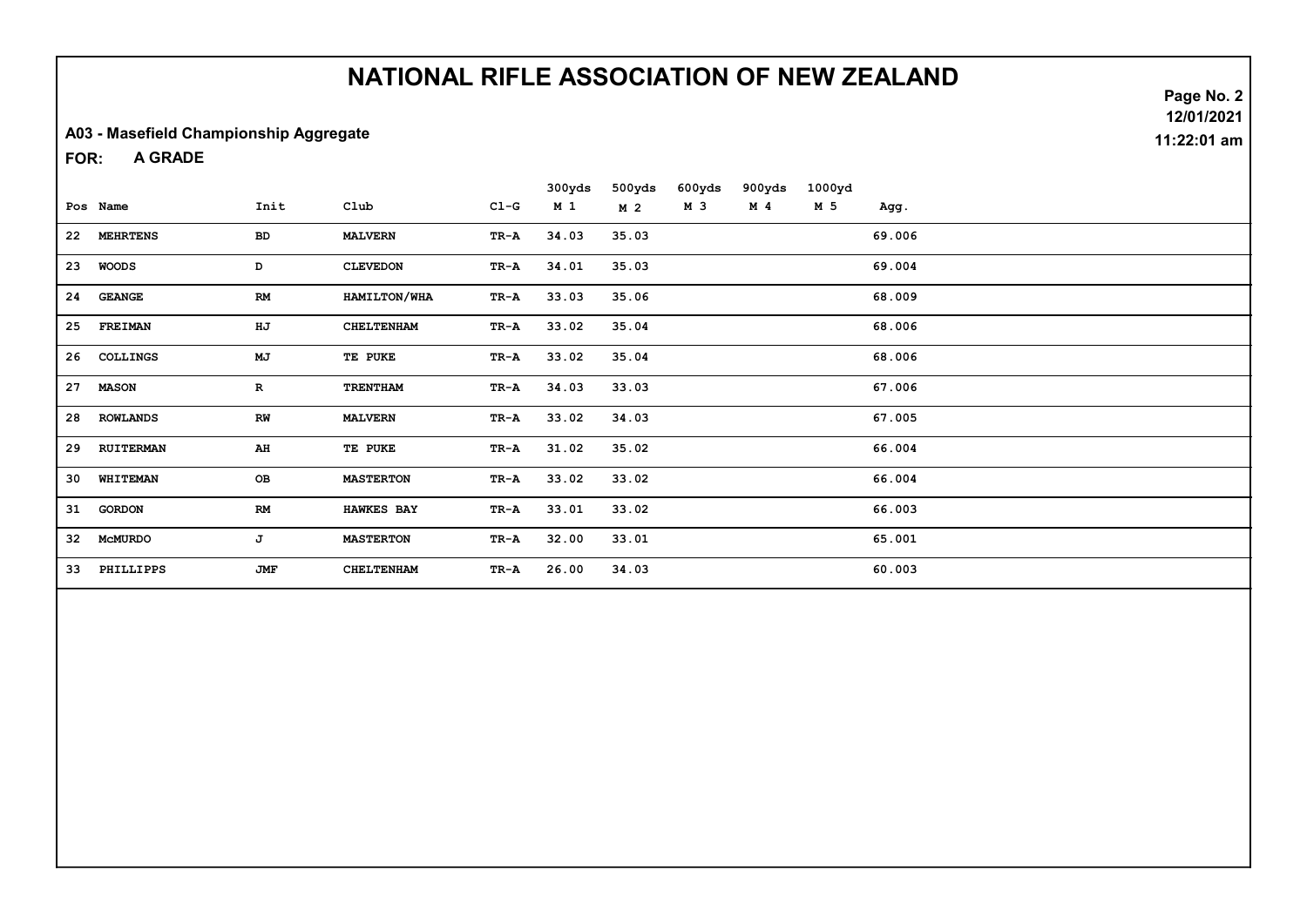Page No. 3

12/01/2021

11:22:01 am

#### A03 - Masefield Championship Aggregate

B GRADE FOR:

|              | Pos Name         | Init          | C1ub              | $C1-G$ | 300yds<br>M <sub>1</sub> | 500yds<br>M <sub>2</sub> | 600yds<br>M <sub>3</sub> | 900yds<br>$M$ 4 | 1000yd<br>M 5 | Agg.   |
|--------------|------------------|---------------|-------------------|--------|--------------------------|--------------------------|--------------------------|-----------------|---------------|--------|
|              |                  |               |                   |        |                          |                          |                          |                 |               |        |
| $\mathbf{1}$ | <b>FINCHAM</b>   | D             | <b>HAWKES BAY</b> | $TR-B$ | 35.05                    | 35.04                    |                          |                 |               | 70.009 |
| $\mathbf{2}$ | <b>MARTIN</b>    | BJ            | TRENTHAM          | $TR-B$ | 35.05                    | 35.03                    |                          |                 |               | 70.008 |
| 3            | <b>SNOWDEN</b>   | M             | <b>ASHBURTON</b>  | $TR-B$ | 35.04                    | 35.03                    |                          |                 |               | 70.007 |
| 4            | <b>MCKEE</b>     | $\bf K$       | <b>KARORI</b>     | $TR-B$ | 34.01                    | 35.05                    |                          |                 |               | 69.006 |
| 5            | <b>CHEESEMAN</b> | $\mathbf{J}$  | <b>CLEVEDON</b>   | TR-B   | 33.01                    | 35.05                    |                          |                 |               | 68.006 |
| 6            | <b>DENT</b>      | AL            | <b>PETONE</b>     | $TR-B$ | 33.04                    | 35.02                    |                          |                 |               | 68.006 |
| 7            | HOUGHTON         | LS            | <b>CLEVEDON</b>   | TR-B   | 34.02                    | 34.04                    |                          |                 |               | 68.006 |
| 8            | RIDDLE           | s             | <b>CLEVEDON</b>   | TR-B   | 34.03                    | 34.03                    |                          |                 |               | 68.006 |
| 9            | TIDSWELL         | PA            | <b>CHELTENHAM</b> | $TR-B$ | 33.02                    | 35.03                    |                          |                 |               | 68.005 |
|              | 10 DICK          | DK            | KAITUNA/BLEN      | TR-B   | 33.01                    | 35.03                    |                          |                 |               | 68.004 |
|              | 11 WHYTE         | $\mathbf{C}$  | KAITUNA/BLEN      | TR-B   | 34.02                    | 34.02                    |                          |                 |               | 68.004 |
|              | 12 DIKMENLI      | $\mathbf{s}$  | TRENTHAM          | TR-B   | 33.02                    | 34.02                    |                          |                 |               | 67.004 |
|              | 13 LANE          | M             | <b>OTOROHANGA</b> | $TR-B$ | 32.00                    | 34.03                    |                          |                 |               | 66.003 |
|              | 14 BALL          | JW            | TE PUKE           | $TR-B$ | 33.02                    | 33.00                    |                          |                 |               | 66.002 |
|              | 15 RIDDLE        | G             | <b>CLEVEDON</b>   | $TR-B$ | 30.02                    | 35.07                    |                          |                 |               | 65.009 |
|              | 16 BUCKLEY       | $\mathbf{ME}$ | TE PUKE           | $TR-B$ | 31.02                    | 33.02                    |                          |                 |               | 64.004 |
| 17           | MARSHALL         | LD            | <b>HAWKES BAY</b> | TR-B   | 29.01                    | 33.01                    |                          |                 |               | 62.002 |
| 18           | <b>GILCHRIST</b> | $\mathbf R$   | <b>OAMARU</b>     | $TR-B$ | 28.00                    | 32.00                    |                          |                 |               | 60.000 |
|              | 19 LEITE         | $\mathbf{R}$  | <b>CLEVEDON</b>   | TR-B   | 26.00                    | 33.02                    |                          |                 |               | 59.002 |
|              |                  |               |                   |        |                          |                          |                          |                 |               |        |
|              |                  |               |                   |        |                          |                          |                          |                 |               |        |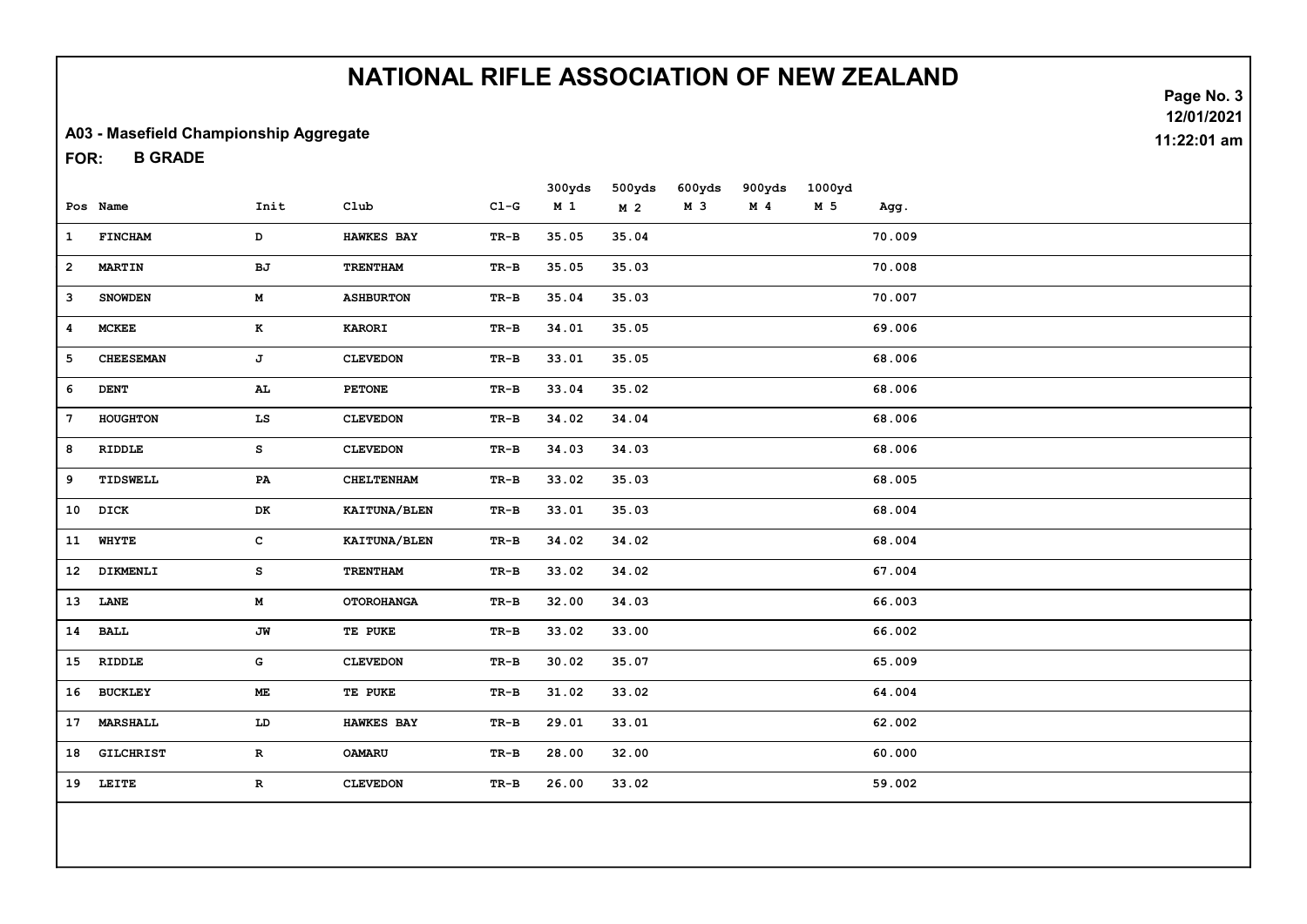#### A03 - Masefield Championship Aggregate

C GRADE FOR:

|                |                |      |                   |        | 300yds | 500yds         | 600yds | 900yds | 1000yd |        |
|----------------|----------------|------|-------------------|--------|--------|----------------|--------|--------|--------|--------|
|                | Pos Name       | Init | $_{\text{Club}}$  | $C1-G$ | M 1    | M <sub>2</sub> | M 3    | M 4    | M 5    | Agg.   |
| $\mathbf{1}$   | <b>ELLIS</b>   | s    | <b>CHELTENHAM</b> | TR-C   | 35.03  | 35.05          |        |        |        | 70.008 |
| $\overline{2}$ | <b>DRAKE</b>   | AE   | <b>TARANAKI</b>   | TR-C   | 33.01  | 34.02          |        |        |        | 67.003 |
| 3              | WAKELING       | J    | <b>CLEVEDON</b>   | TR-C   | 33.01  | 32.03          |        |        |        | 65.004 |
| 4              | <b>BROWN</b>   | SW   | <b>PETONE</b>     | TR-C   | 32.00  | 33.03          |        |        |        | 65.003 |
| 5              | GORE           | T    | <b>TRENTHAM</b>   | TR-C   | 30.00  | 33.03          |        |        |        | 63.003 |
| 6              | <b>KERSHAW</b> | SL   | <b>MALVERN</b>    | TR-C   | 30.01  | 33.01          |        |        |        | 63.002 |
| 7              | <b>FLEMING</b> | JA   | <b>ASHBURTON</b>  | $TR-C$ | 31.01  | 32.00          |        |        |        | 63.001 |
| 8              | <b>CAMERON</b> | s    | TE PUKE           | TR-C   | 27.01  | 33.03          |        |        |        | 60.004 |
| 9              | <b>PETZEN</b>  | D    | <b>TRENTHAM</b>   | $TR-C$ | 27.00  | 33.02          |        |        |        | 60.002 |
| 10             | <b>SCOBIE</b>  | J    | <b>OTOROHANGA</b> | TR-C   | 29.01  | 30.02          |        |        |        | 59.003 |

Page No. 4 12/01/2021 11:22:01 am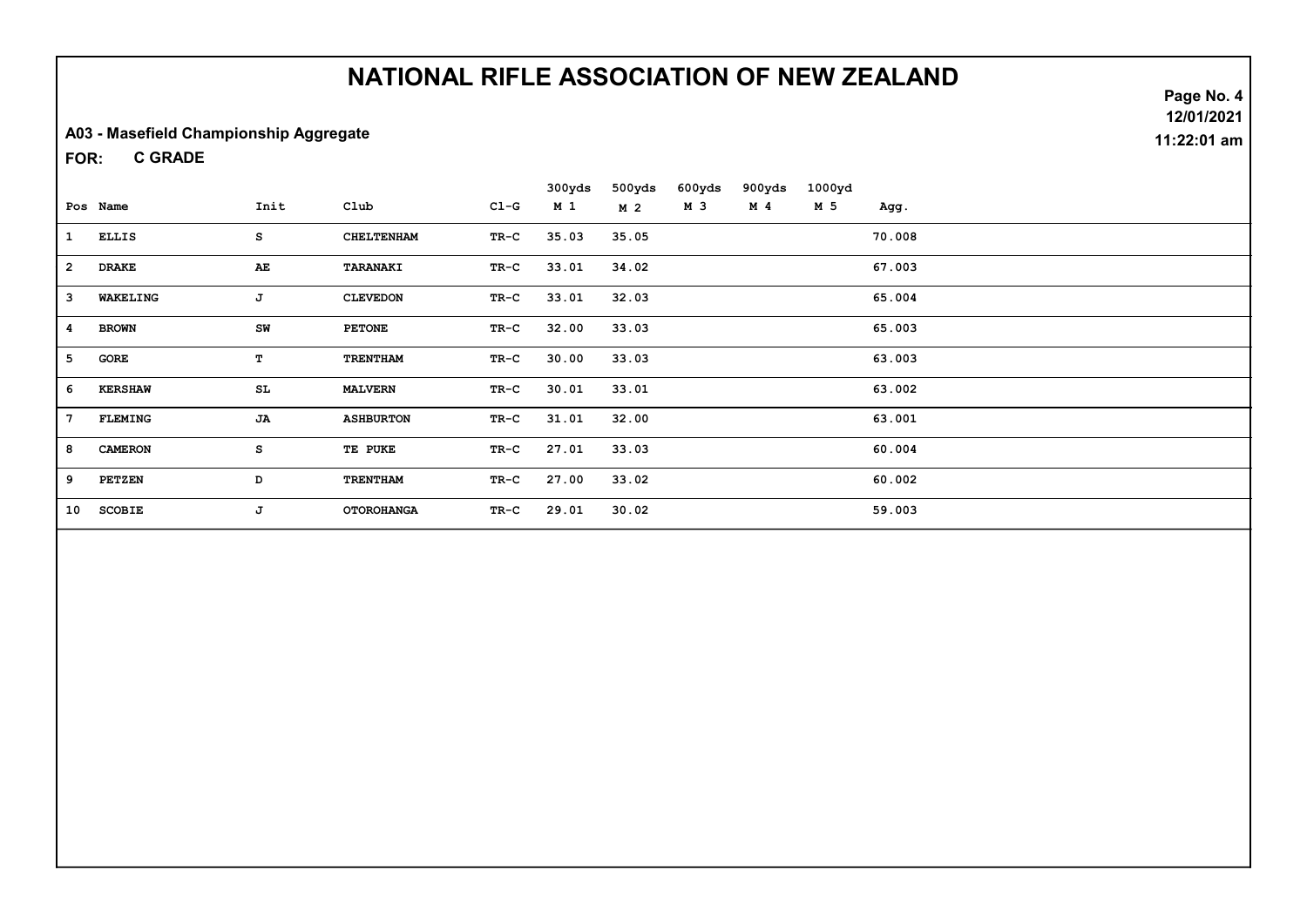A03 - Masefield Championship Aggregate

T GRADE FOR:

| Pos Name            | Init | Club            | $C1-G$ | 300yds<br>M 1 | 500yds<br>M 2 | 600yds<br>M 3 | 900yds<br>M 4 | 1000yd<br>M 5 | Agg.   |
|---------------------|------|-----------------|--------|---------------|---------------|---------------|---------------|---------------|--------|
| DARRALL             |      | TRENTHAM        | TR-T   | 32.01         | 34.01         |               |               |               | 66.002 |
| <b>VAN RENSBURG</b> | щ.   | <b>CLEVEDON</b> | TR-T   | 30.00         | 28.01         |               |               |               | 58.001 |

Page No. 5 12/01/2021 11:22:01 am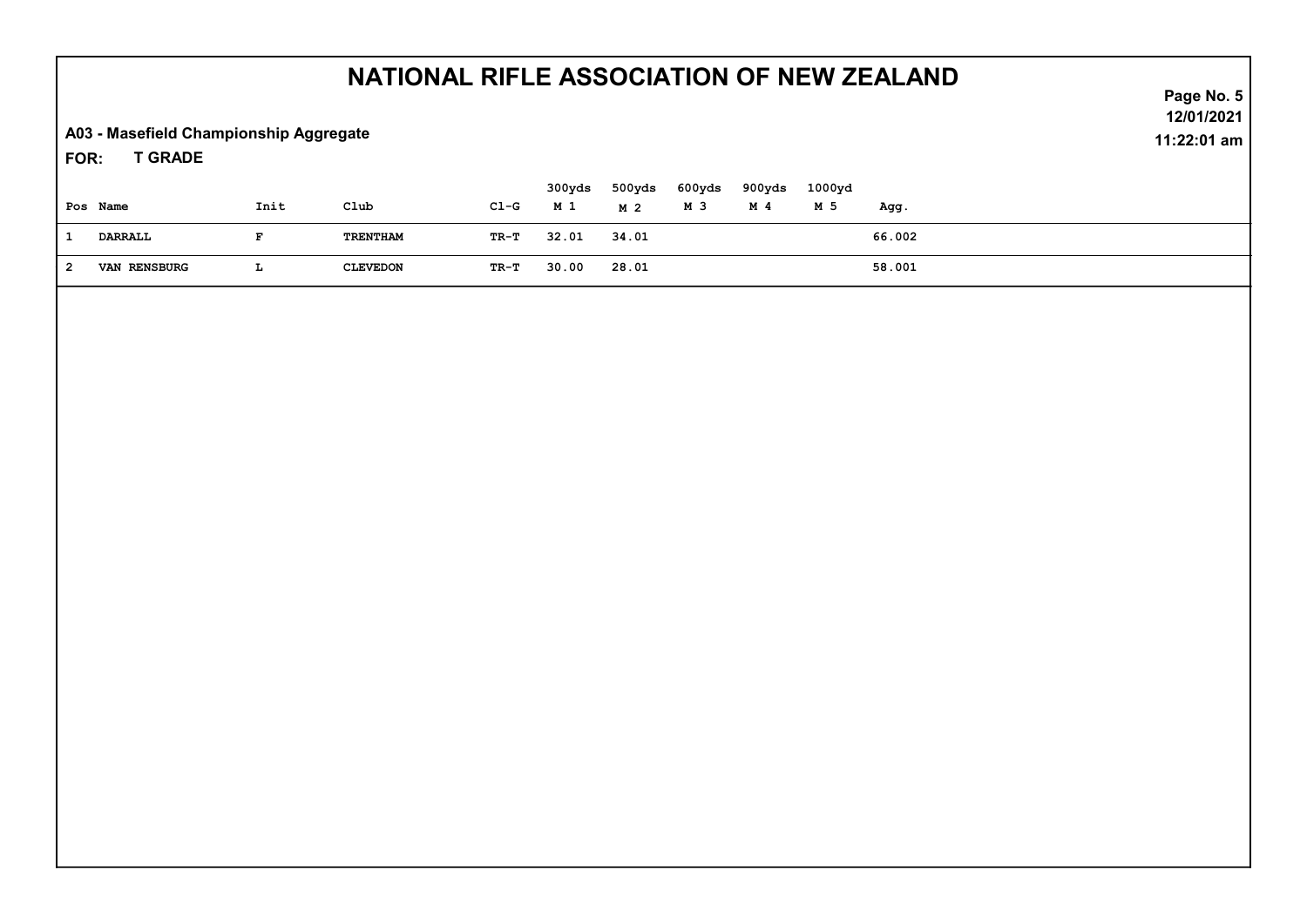A03 - Masefield Championship Aggregate

CFT CLASS FOR:

|              |                |      |                   |              | 300yds | 500yds | 600yds | 900yds | 1000yd |        |
|--------------|----------------|------|-------------------|--------------|--------|--------|--------|--------|--------|--------|
|              | Pos Name       | Init | Club              | $C1-G$       | M 1    | M 2    | M 3    | M 4    | M 5    | Agg.   |
| -1           | <b>SMITH</b>   | GRH  | <b>MALVERN</b>    | CFTR-0 40.03 |        | 39.01  |        |        |        | 79.004 |
| - 2          | <b>SNOWDEN</b> | C.   | <b>ASHBURTON</b>  | CFTR-0 36.01 |        | 40.01  |        |        |        | 76.002 |
| $\mathbf{3}$ | LINDSAY        | в    | <b>HAWKES BAY</b> | CFTR-0 32.01 |        | 40.02  |        |        |        | 72.003 |
| -4           | <b>DUTHIE</b>  | М    | TRENTHAM          | CFTR-0 31.00 |        | 38.00  |        |        |        | 69.000 |

Page No. 6 12/01/2021 11:22:01 am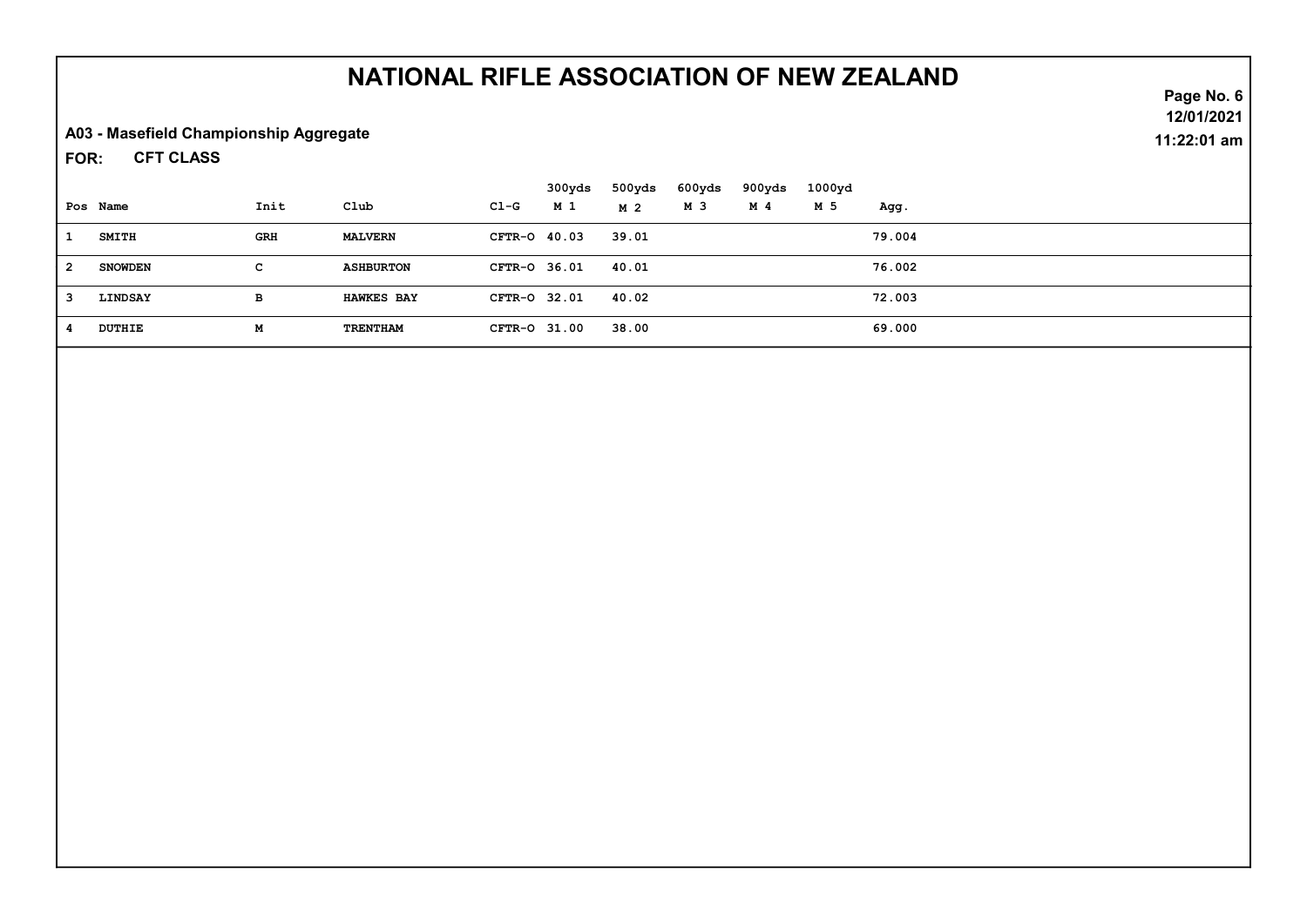#### A03 - Masefield Championship Aggregate

FO CLASS FOR:

|                 |                   |             |                   |        | 300yds         | 500yds         | 600yds | 900yds         | 1000yd |        |
|-----------------|-------------------|-------------|-------------------|--------|----------------|----------------|--------|----------------|--------|--------|
|                 | Pos Name          | Init        | Club              | $C1-G$ | M <sub>1</sub> | M <sub>2</sub> | M 3    | M <sub>4</sub> | M 5    | Agg.   |
| $\mathbf{1}$    | <b>MCLAY</b>      | s           | TE PUKE           | $FO-O$ | 42.04          | 42.07          |        |                |        | 84.011 |
| $\mathbf{2}$    | CHUI              | М           | <b>ASHBURTON</b>  | $FO-O$ | 42.03          | 42.05          |        |                |        | 84.008 |
| 3               | <b>BARKHUIZEN</b> | s           | <b>CLEVEDON</b>   | $FO-O$ | 42.03          | 42.05          |        |                |        | 84.008 |
| 4               | <b>HUGHES</b>     | IR          | <b>CHELTENHAM</b> | $FO-O$ | 42.05          | 42.03          |        |                |        | 84.008 |
| 5               | <b>MEEHAN</b>     | D           | <b>CLEVEDON</b>   | $FO-O$ | 42.03          | 42.04          |        |                |        | 84.007 |
| 6               | <b>GRIMSEY</b>    | т.          | <b>ASHBURTON</b>  | $FO-O$ | 41.03          | 42.05          |        |                |        | 83.008 |
| $7\phantom{.0}$ | <b>HUNT</b>       | с           | <b>KARORI</b>     | $FO-O$ | 42.04          | 41.04          |        |                |        | 83.008 |
| 8               | MAY               | IS          | <b>WHANGAREI</b>  | $FO-O$ | 42.03          | 41.04          |        |                |        | 83.007 |
| 9               | <b>KERRIDGE</b>   | $\mathbf R$ | TE PUKE           | $FO-O$ | 42.03          | 41.02          |        |                |        | 83.005 |
| 10              | <b>TEAGUE</b>     | SP          | TE PUKE           | $FO-O$ | 40.04          | 42.05          |        |                |        | 82.009 |
| 11              | <b>DUCKETT</b>    | FM          | <b>MASTERTON</b>  | $FO-O$ | 42.05          | 40.03          |        |                |        | 82.008 |
|                 | 12 HOWL           | SB          | <b>CHELTENHAM</b> | $FO-O$ | 42.03          | 40.01          |        |                |        | 82.004 |
|                 | 13 NEAL           | PA          | <b>CLEVEDON</b>   | $FO-O$ | 40.05          | 41.04          |        |                |        | 81.009 |
|                 | 14 KAPENE         | s           | <b>GISBORNE</b>   | $FO-O$ | 40.00          | 41.04          |        |                |        | 81.004 |
|                 | 15 MOFFATT        | SK          | <b>CLEVEDON</b>   | $FO-O$ | 39.03          | 40.02          |        |                |        | 79.005 |
|                 | 16 MOSES          | МK          | <b>CLEVEDON</b>   | $FO-O$ | 36.01          | 42.04          |        |                |        | 78.005 |
| 17              | SUBRITZKY         | М           | <b>KARORI</b>     | $FO-O$ | 38.00          | 39.06          |        |                |        | 77.006 |
|                 |                   |             |                   |        |                |                |        |                |        |        |

Page No. 7 12/01/2021 11:22:01 am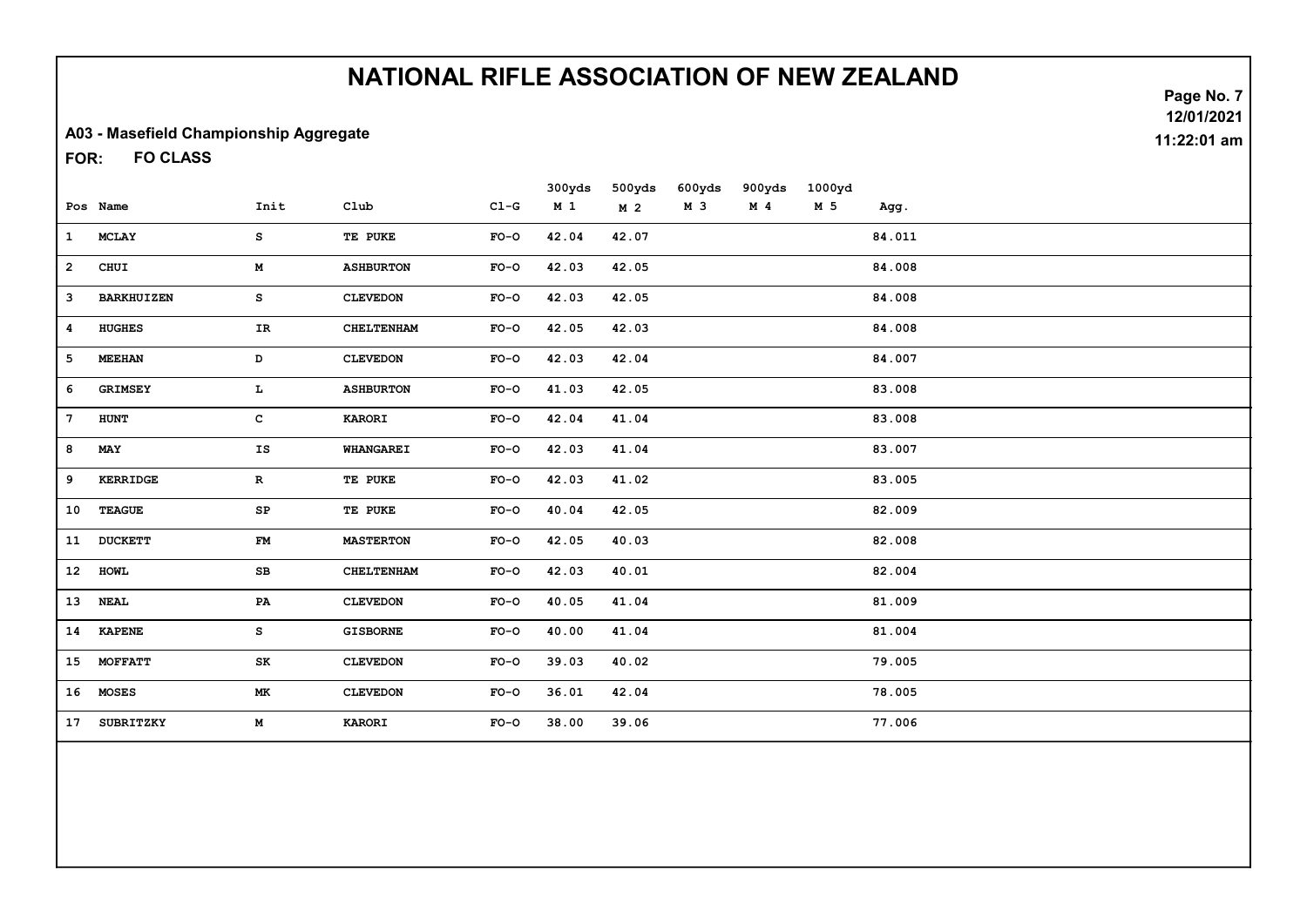|                                                                    | Page No. 8 |                  |         |                 |                          |                          |                 |               |        |                           |
|--------------------------------------------------------------------|------------|------------------|---------|-----------------|--------------------------|--------------------------|-----------------|---------------|--------|---------------------------|
| A03 - Masefield Championship Aggregate<br><b>FPR CLASS</b><br>FOR: |            |                  |         |                 |                          |                          |                 |               |        | 12/01/2021<br>11:22:01 am |
| Pos Name                                                           | Init       | $\mathtt{Club}$  | $CL-G$  | 300yds<br>$M_1$ | 500yds<br>M <sub>2</sub> | 600yds<br>M <sub>3</sub> | 900yds<br>$M$ 4 | 1000yd<br>M 5 | Agg.   |                           |
| $\mathbf{1}$<br><b>SMITH</b>                                       | DW         | <b>ASHBURTON</b> | $FPR-O$ | 42.03           | 41.03                    |                          |                 |               | 83.006 |                           |
|                                                                    |            |                  |         |                 |                          |                          |                 |               |        |                           |
|                                                                    |            |                  |         |                 |                          |                          |                 |               |        |                           |
|                                                                    |            |                  |         |                 |                          |                          |                 |               |        |                           |
|                                                                    |            |                  |         |                 |                          |                          |                 |               |        |                           |
|                                                                    |            |                  |         |                 |                          |                          |                 |               |        |                           |
|                                                                    |            |                  |         |                 |                          |                          |                 |               |        |                           |
|                                                                    |            |                  |         |                 |                          |                          |                 |               |        |                           |
|                                                                    |            |                  |         |                 |                          |                          |                 |               |        |                           |
|                                                                    |            |                  |         |                 |                          |                          |                 |               |        |                           |
|                                                                    |            |                  |         |                 |                          |                          |                 |               |        |                           |
|                                                                    |            |                  |         |                 |                          |                          |                 |               |        |                           |
|                                                                    |            |                  |         |                 |                          |                          |                 |               |        |                           |
|                                                                    |            |                  |         |                 |                          |                          |                 |               |        |                           |
|                                                                    |            |                  |         |                 |                          |                          |                 |               |        |                           |
|                                                                    |            |                  |         |                 |                          |                          |                 |               |        |                           |
|                                                                    |            |                  |         |                 |                          |                          |                 |               |        |                           |
|                                                                    |            |                  |         |                 |                          |                          |                 |               |        |                           |